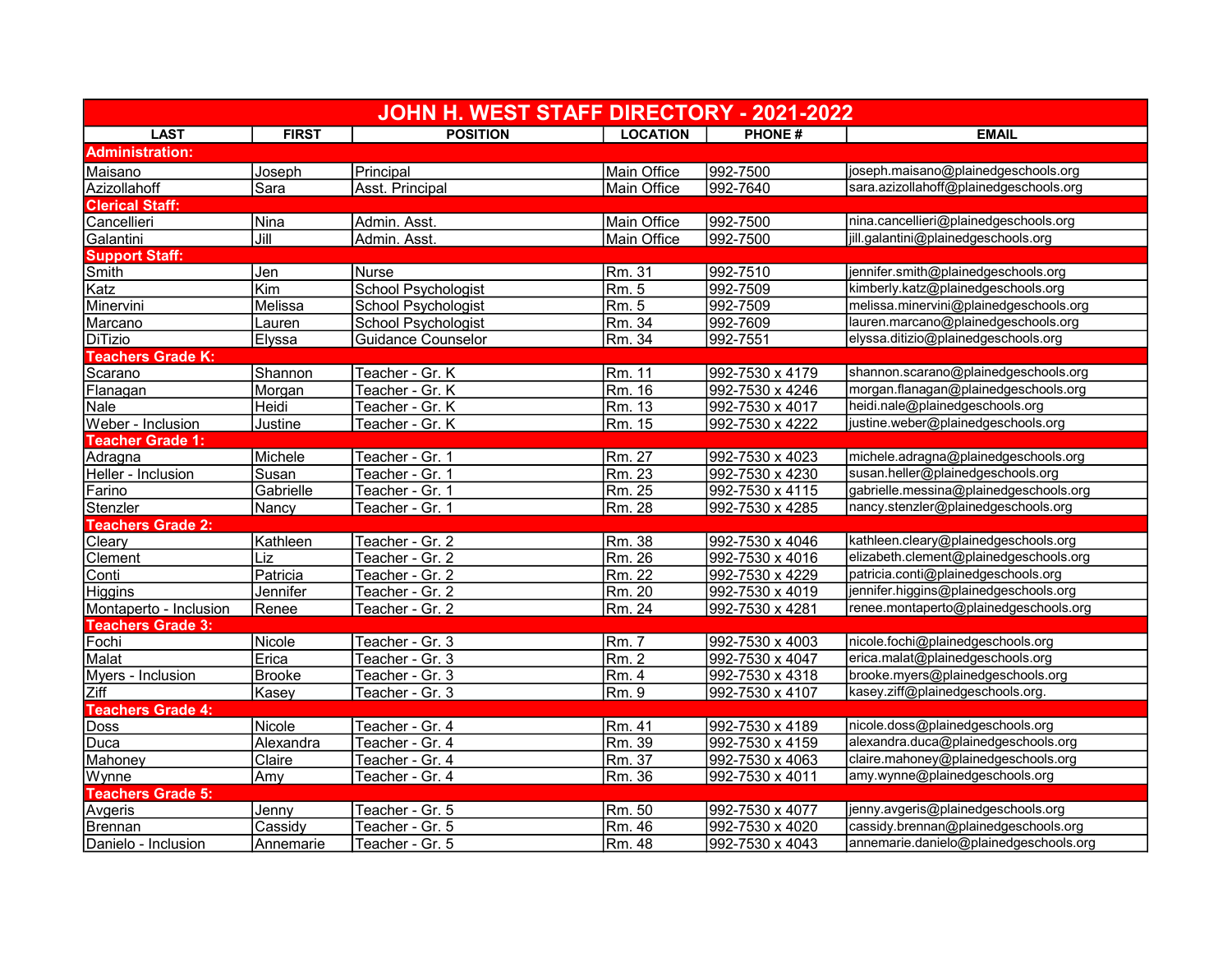| JOHN H. WEST STAFF DIRECTORY - 2021-2022 |                  |                                     |                 |                 |                                            |  |  |
|------------------------------------------|------------------|-------------------------------------|-----------------|-----------------|--------------------------------------------|--|--|
| <b>LAST</b>                              | <b>FIRST</b>     | <b>POSITION</b>                     | <b>LOCATION</b> | <b>PHONE#</b>   | <b>EMAIL</b>                               |  |  |
| <b>Specialty Subjects</b>                |                  |                                     |                 |                 |                                            |  |  |
| Martone                                  | Erinn            | <b>PE</b> Teacher                   | GYM             | 992-7530 x 4216 | erinn.martone@plainedgeschools.org         |  |  |
| Rich                                     | Matthew          | PE Teacher                          | <b>GYM</b>      | 992-7530 x 4382 | matthew.rich@plainedgeschools.org          |  |  |
| McEnenery                                | Susan            | <b>Teacher - Reading Specialist</b> | Rm. 19          | 992-7530 x 4274 | susan.mcenerney@plainedgeschools.org       |  |  |
| McCormick                                | Melissa          | <b>Teacher - Reading Specialist</b> | Rm. 43          | 992-7530 x 4345 | melissa.mccormick@plainedgeschools.org     |  |  |
| Beekman                                  | Gerard           | Teacher - Music/Band/Orchestra      | Rm. 10          | 992-7530 x 4219 | gerard.beekman@plainedgeschools.org        |  |  |
| Fahnestock                               | SangMi           | Teacher - Music                     | Rm. 18          | 992-7530 x 4249 | sangmi.fahnestock@plainedgeschools.org     |  |  |
| <u> Kang</u>                             | Helen            | Teacher - Music                     | Rm. 18          | 992-7530 x 4217 | helen.kang@plainedgeschools.org            |  |  |
| Stola                                    | Alexa            | Teacher - STEAM                     | Rm. 6           | 992-7530 x 4279 | alexa.stola@plainedgeschools.org           |  |  |
| Seaman-Kucklinca                         | Jennifer         | Teacher - Math Specialist           | Rm. 47          | 992-7530 x 4303 | jennifer.seaman@plainedgeschools.org       |  |  |
| Smith                                    | Emily            | Teacher - Library Media Spec.       | Library         | 992-7530 x 7512 | emily.smith@plainedgeschools.org           |  |  |
| Ralph                                    | Barbara          | Teacher - AIS                       | Rm. 47          | 992-7530 x 4178 | barbara.ralph@plainedgeschools.org         |  |  |
| Fusaro                                   | <b>Chris</b>     | Teacher - Art                       | Rm. 30          | 992-7530 x 4236 | christopher.fusaro@plainedgeschools.org    |  |  |
| Leitman                                  | Arnel            | Teacher - ESL                       | Rm. 49          | 992-7530 x 4271 | arnel.leitman@plainedgeschools.org         |  |  |
| Guttilla                                 | Stefanina        | Teacher - ESL                       | Rm. 49          | 992-7530 x      | Stefanina.guttilla@plainedgeschools.org    |  |  |
| Kuntz                                    | Kellie           | Teacher - Speech                    | Rm. 14          | 992-7530 x 4314 | kellie.kuntz@plainedgeschools.org          |  |  |
| Boyle                                    | Kayla            | Teacher - Speech                    | Rm. 14          | 992-7530 x 4286 | kayla.boyle@plainedgeschools.org           |  |  |
| Clark                                    | Nicole           | Teacher - Speech                    | IRm. 14         | 992-7530 x 4053 | nicole.alfieri@plainedgeschools.org        |  |  |
| Terravecchia                             | Danielle         | Teacher - Literacy Coach            | Rm. 8           | 992-7530 x 4322 | danielle.terravecchia@plainedgeschools.org |  |  |
| Gross                                    | Meagan           | <b>Resident Sub</b>                 |                 | 992-7500        | meagan.gross@plainedgeschools.org          |  |  |
| <b>Innes</b>                             | KC               | <b>Resident Sub</b>                 |                 | 992-7500        | karen.innes@plainedgeschools.org           |  |  |
| Sharpe                                   | Sydney           | <b>Resident Sub</b>                 |                 | 992-7500        | sydney.sharpe@plainedgeschools.org         |  |  |
| <b>Teachers - Special Education:</b>     |                  |                                     |                 |                 |                                            |  |  |
| Pisano                                   | Denise           | <b>Teacher - Special Education</b>  | Rm. 17          | 992-7530 x 4039 | denise.pisano@plainedgeschools.org         |  |  |
| Savva                                    | Danielle         | <b>Teacher - Special Education</b>  | Rm. 18          | 992-7530 x 4303 | danielle.savva@plainedgeschools.org        |  |  |
| Sweeney                                  | Alexandra        | <b>Teacher - Special Education</b>  | Rm. 40          | 992-7530 x 4294 | alexandra.sweeney@plainedgeschools.org     |  |  |
| Glaser                                   | Colleen          | Teacher - Spec. Ed. Gr K            | <b>Rm 15</b>    | 992-7530 x 4327 | colleen.glaser@plainedgeschools.org        |  |  |
| Peters                                   | <b>Beth Anne</b> | Teacher - Spec. Ed. Gr. 1           | Rm. 23          | 992-7530 x 4225 | elizabeth.peters@plainedgeschools.org      |  |  |
| Rotellini                                | Dianna           | Teacher - Spec. Ed. Gr. 2           | Rm. 24          | 992-7530 x 4206 | dianna.rotellini@plainedgeschools.org      |  |  |
| Roselli                                  | Laura            | Teacher - Spec. Ed. Gr. 3           | Rm. 4           | 992-7530 x 4226 | laura.roselli@plainedgeschools.org         |  |  |
| Ambrosio                                 | Lisa             | Teacher - Spec. Ed. Gr. 4           | Rm. 36          | 992-7530 x 4283 | lisa.ambrosio@plainedgeschools.org         |  |  |
| Joyce                                    | Haley            | eave Replacement - Gr. 4            | Rm. 36          | 992-7500        | haley.joyce@plainedgeschools.org           |  |  |
| Flowers-Kappauf                          | Keri             | Teacher - Spec. Ed. Gr. 5           | Rm. 48          | 992-7530 x 4253 | keri.flowers@plainedgeschools.org          |  |  |
| <b>Teaching Assistants:</b>              |                  |                                     |                 |                 |                                            |  |  |
| Cairo                                    | Christina        | <b>Teaching Assistant</b>           | Rm. 18          | 992-7500        | christina.cairo@plainedgeschools.org       |  |  |
| Corrente                                 | Karen            | <b>Teaching Assistant</b>           | Rm. 40          | 992-7500        | karen.corrente@plainedgeschools.org        |  |  |
| Fauvell                                  | Melissa          | <b>Teaching Assistant</b>           | Rm. 40          | 992-7500        | melissa.fauvell@plainedgeschools.org       |  |  |
| Garfinkel                                | Patricia         | <b>Teaching Assistant</b>           | Rm. 17          | 992-7500        | patricia.garfinkel@plainedgeschools.org    |  |  |
| Inzerillo                                | Michelle         | <b>Teaching Assistant</b>           | Rm. 18          | 992-7500        | michelle.inzerillo@plainedgeschools.org    |  |  |
| Sikiric                                  | Nicole           | <b>Teaching Assistant</b>           | Rm. 40          | 992-7500        | nicole.sikiric@plainedgeschools.org        |  |  |